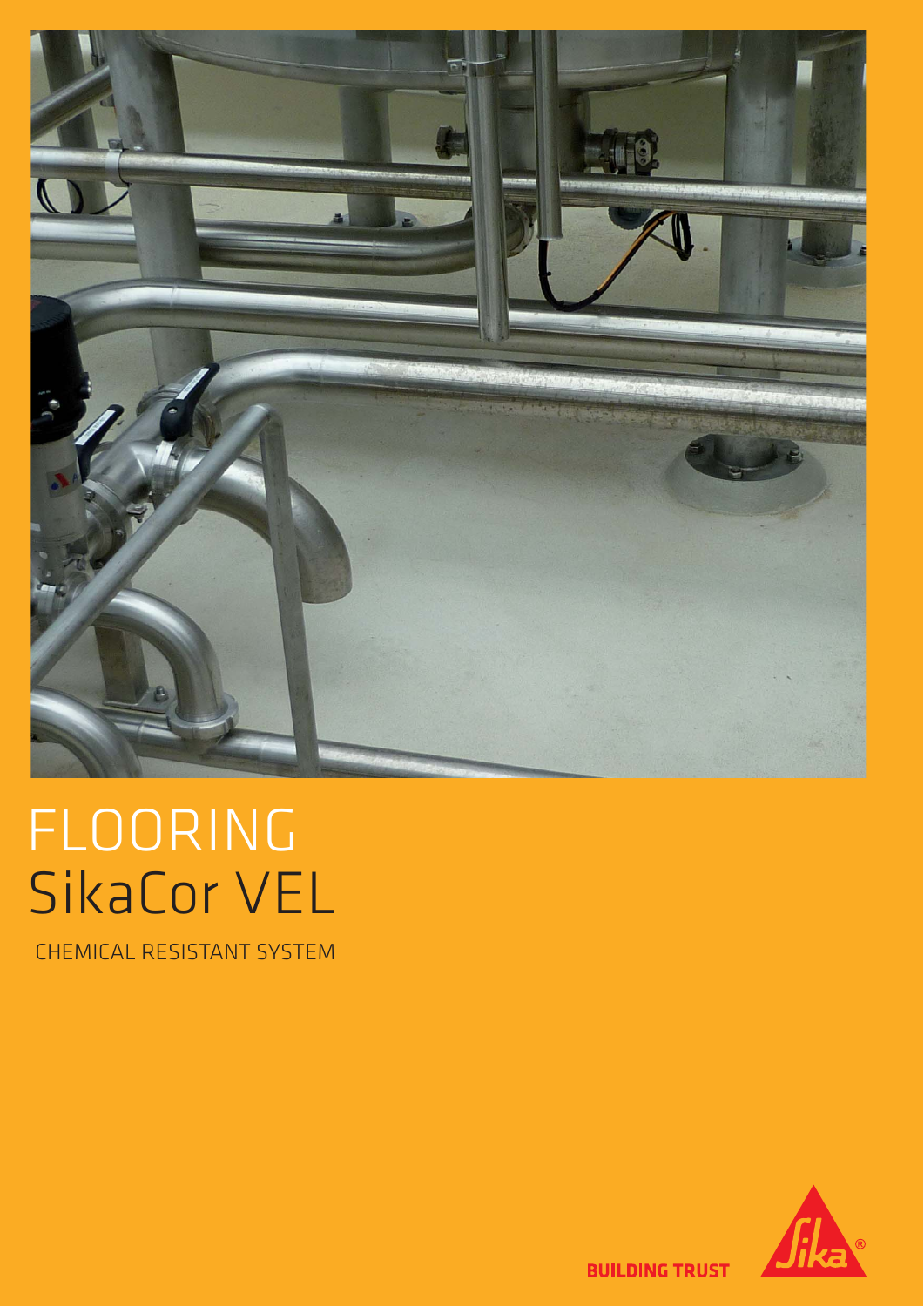## PROTECT, SECURE, DESIGN

Protecting your business, your assets and the environment from potential chemical damage or contamination is one of the most important issues facing companies today.

Chemicals can quickly degrade and corrode most building or plant surfaces. While many chemical resistant coatings will resist a limited range of chemicals in their diluted form they often fail when:

- **Concentrations rise via evaporation**
- **There is a change in the type of chemicals being stored**
- **The substrates crack or move**
- **n** Chemical leaks go undetected

## **WHAT IS SikaCor VEL?**

It is a very high performance fiberglass reinforced laminate utilising a premium, highly chemical resistant grade of vinyl ester resin. It is liquid applied on site so it easily follows the shape of your chemical storage or processing facility. The heavy reinforcement ensures excellent crack bridging ability and high tensile strength to resist cracking caused by structural movement of the substrate.

### **WHERE IS SikaCor VEL USED?**

SikaCor VEL has unrivaled protection against particularly aggressive chemicals such as organic and inorganic acids, alkalis, oxidizing chemicals, solvents, hydrocarbons and leachates. It has resistance up to: 50% hydrofluoric acid (requires a special surfacing veil in the reinforcement), 96% sulphuric acid, 50% caustic soda, 65% Nitric acid, 12% sodium hypochlorite and a wide range of other aggressive chemicals.

### **USED IN:**

- **n** Chemical industry
- **Steel industry**
- **Energy generation**
- **Pulp and Paper Industry**
- **Tanks and secondary bunding**
- **Nater Industry**
- **EXEC** Foodstuff and beverages industry
- **Textile industry**
- **Naste water industry**
- **Collection troughs and containers**
- **Chemical storage processors**

## Sikacor VEL CAN BE APPLIED TO A WIDE VARIETY OF BUILDING SURFACES INCLUDING STEEL AND CONCRETE

Unsuitable chemical resistant finishes can give a false sense of security until the unthinkable happens.

Making the right decisions early and investing in the best available chemical resistant finishes for your storage, manufacturing and process areas will quickly payback the investment through reduced maintenance and downtime, while protecting the environment from hazardous contamination. Apart from the legal and financial responsibilities associated with storage of hazardous materials, we all collectively have a moral responsibility to protect our planet.

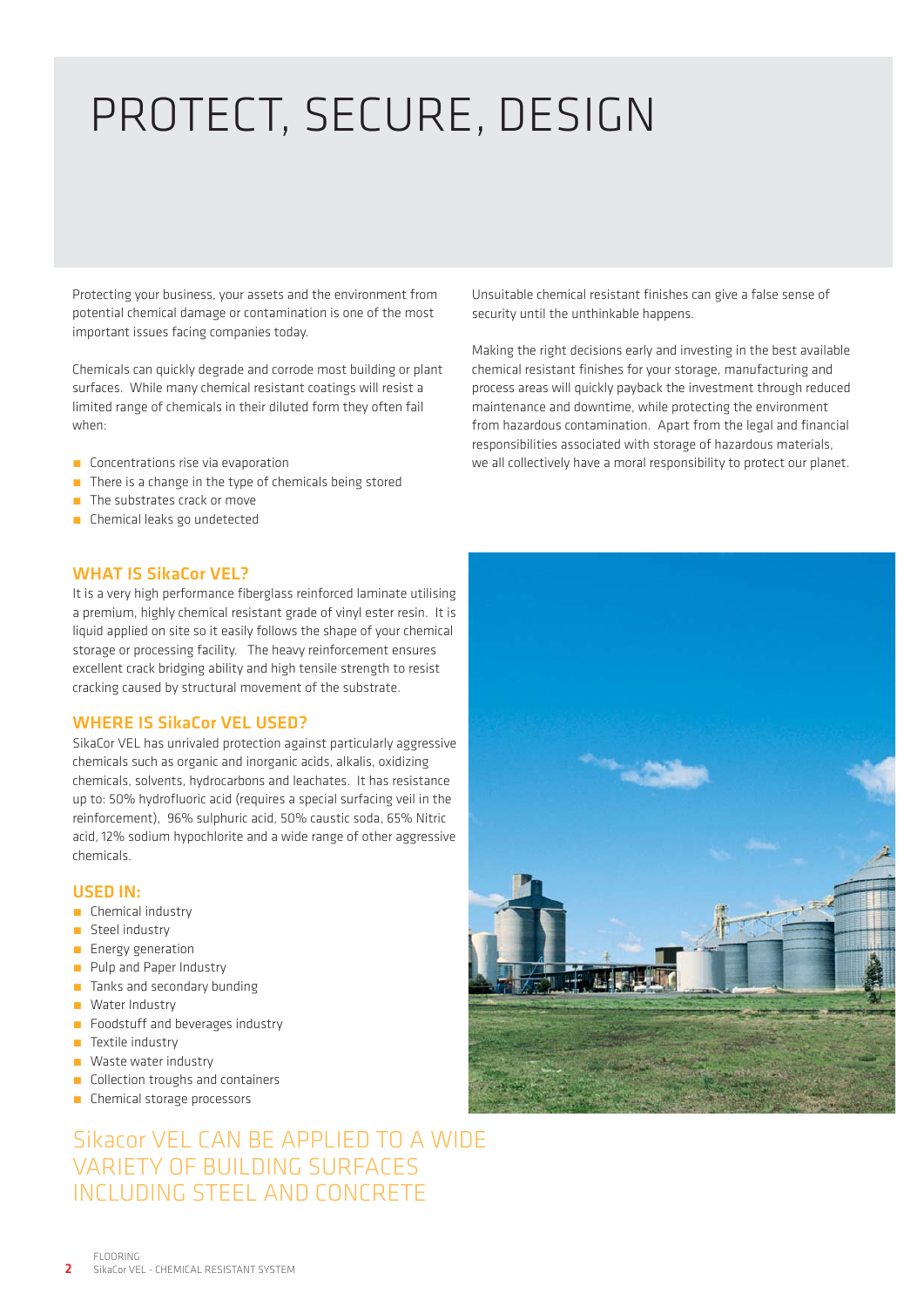## SikaCor VEL



1st layer Fibre Glass Matt

## **SikaCor VEL CHEMICAL RESISTANCE**

Many years of investigations and practical experience have resulted in the classification of chemical resistance. The tests always refer to the resistance against the chemical mentioned in that specific case. If the product sample is being subjected to a number of chemicals at the same time, the resistance of the product sample must be investigated under special operating conditions (temperature, pressure, concentration).

This applies especially if the sample is not only being subjected to an acid or alkaline solution but also to a solvent or an oxidizing substance. At this point we would also like to refer

to the 'Chemical resistance of coating, bedding and pointing compounds' written by the committee "Linings and cements" as part of the Dechema committee "Corrosion and protection against corrosion". Our investigations are also based on this guideline. The knowledge gained in day-to-day practice has also been included in this summary. Solids were tested as aqueous solutions. At 20 °C they are equivalent to saturated solutions. If nothing to the contrary has been stated, the resistance specified applies at boiling point. In the case of agents, the boiling point of which is above the temperature resistance of the respective SikaCorVEL cement, the resistance test was carried out at the temperature specified.